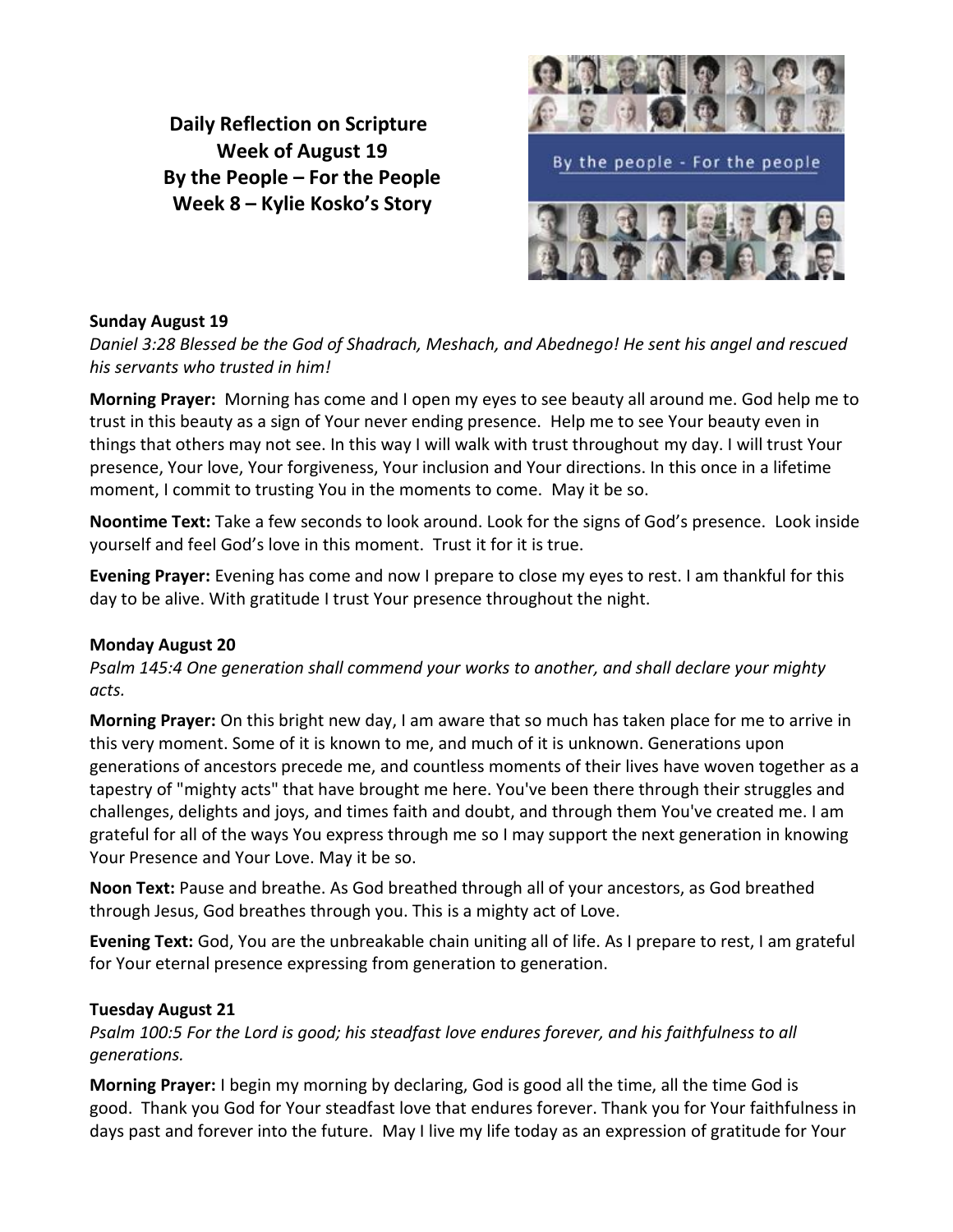unconditional love. May I be loving, kind, gentle, patient, forgiving, faithful to everyone I meet. I confess this will be a challenge at times and so I rely upon your strength to help me. May it be so.

**Noon Text:** Love, joy peace, patience, kindness, goodness, faithfulness, gentleness and self-control. Let these words guide your day. They are a sign of God's love.

**Evening Text:** For the Lord is good; his steadfast love endures forever, and his faithfulness to all generations. With those words in my heart I prepare to lay down to rest.

# **Wednesday August 22**

*Psalm 78:1-4 Give ear, O my people, to my teaching; incline your ears to the words of my mouth! I will open my mouth in a parable; I will utter dark sayings from of old, things that we have heard and known, that our fathers have told us. We will not hide them from their children, but tell to the coming generation the glorious deeds of the Lord, and his might, and the wonders that he has done.*

**Morning Prayer:** Good morning God. I don't know what this day will bring for me, but I am going to face it carrying with me the collected stories of God's goodness, and grace, along with the wisdom of my own evolving story. May I face every challenge with a positive attitude, so that my words, actions and my whole life tell the living story of a glorious and loving God. This is my prayer today. May it be so.

**Noon text:** Pause to remember the stories that have been shared with you by others who found strength through their faith in God. Take comfort in those shared experiences.

**Evening Text:** I am grateful for those who have shared their faith stories with me. I will hold them close as I add the events of my day to my own story of love and grace.

# **Thursday August 23**

*Deuteronomy 6:5-9 Love God, your God, with your whole heart: love God with all that's in you, love God with all you've got! Write these commandments that I've given you today on your hearts. Get them inside of you and then get them inside your children. Talk about them wherever you are, sitting at home or walking in the street; talk about them from the time you get up in the morning to when you fall into bed at night. Tie them on your hands and foreheads as a reminder; inscribe them on the doorposts of your homes and on your city gates.*

**Morning Prayer:** God, my desire today is to love You with all I have. When challenges come and when doubts arise, help me to remember my intention. In this way I will be a living witness of loving You with my whole heart. I know I will stumble with living into my intention. And yet I also know that Your grace and compassion will empower me to forgive myself and in that way I will be telling the story of Your unconditional love to others. May I be a particular witness of Your grace to the children and students in the neighborhood. Through my actions and words may they see my desire to love You with all I have. In this way I can help them to also have a desire to love You and others in the way that You love us all. May it be so.

**Noon Text:** Love God, your God, with your whole heart. Love God with all that's in you; love God with all you've got! In this way you will be helping to change the world.

**Evening Text:** God, this morning my intention was to love You with all I have. As I prepare to rest for the night, I continue holding that same desire. May it be so.